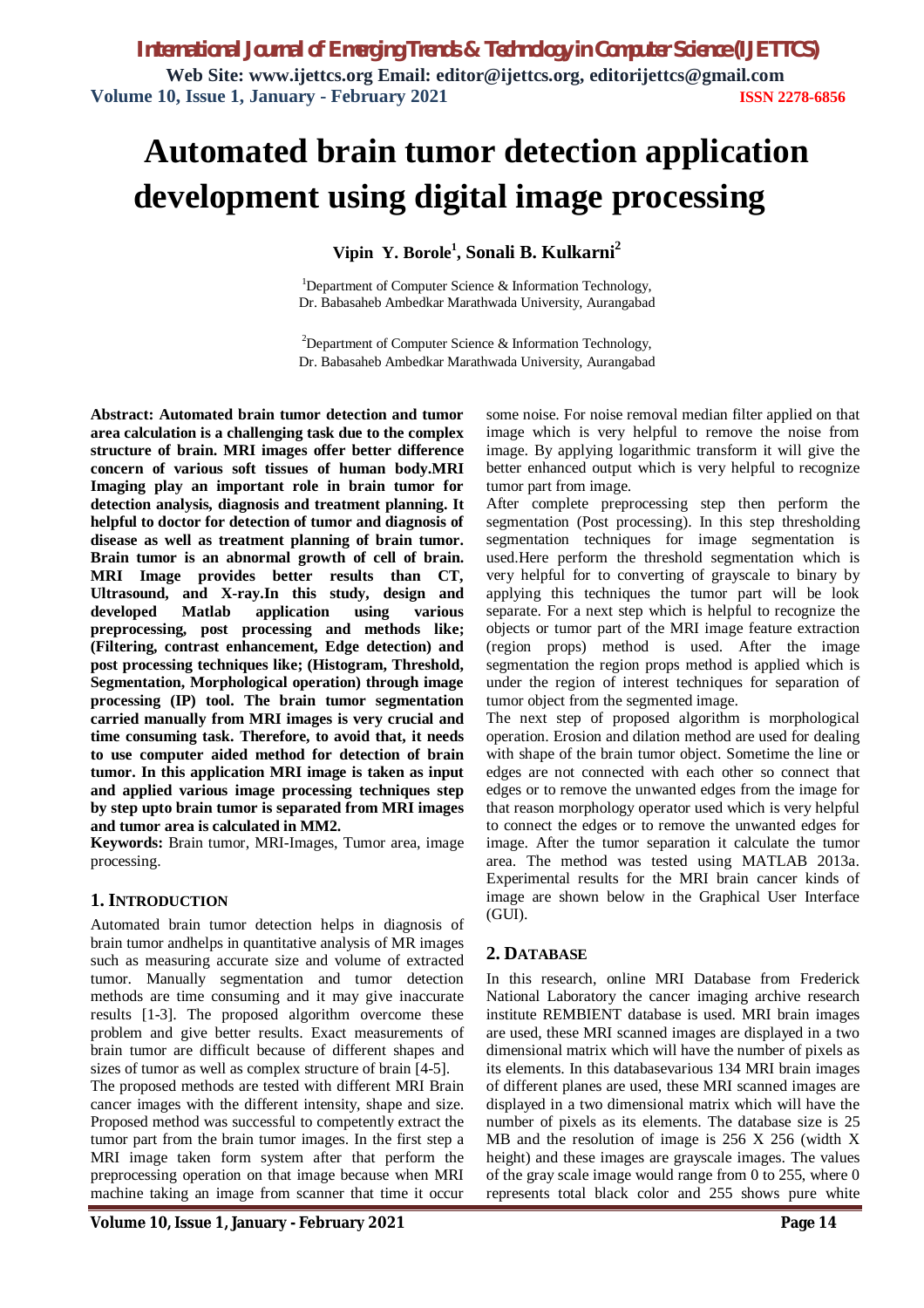# *International Journal of Emerging Trends & Technology in Computer Science (IJETTCS)* **Web Site: www.ijettcs.org Email: editor@ijettcs.org, editorijettcs@gmail.com Volume 10, Issue 1, January - February 2021 ISSN 2278-6856**

color. Anything in between shows a variety of values representing the intensities of gray color. By using proposed algorithm (method, techniques) for input images, the tumor is detected and separated. After the tumor separation it calculate the tumor area. The exact tumor area detection is helpful for tumor diagnosis and treatment planning.

## **3. APPLICATION DESIGN (SNAP SHOT)**

The GUI is the Graphical User Interface. It is design for user friendly application and GUI design is based on proposed algorithm. GUI application is design in MATLAB 2013a software. This GUI is useful for better understanding and better visualization of step by step execution.GUI design for automated brain tumor detection using image processing shown in figure-1 to figure- 8 step by step.

#### **Step 1: Starting Window –**

To click on run button the GUI design window is executed and the design window is shown in the form of application program and it shown the starting window.



**Figure 1**: Starting window of GUI

#### **Step 2: Browse input image-**

To upload the input image to click on input image button then browse the image from specific location from the computer hard disk and select the brain tumor MRI image then upload the input image in input image axes.



**Volume 10, Issue 1, January - February 2021 Page 15**

## **Figure 2**Read input image

#### **Step 3: Noise removal technique applied-**

To click on noise removal button the noise removal median filtering technique is applied on input image and the resulted image is shown noise removal axes.



**Figure 3**Result of noise removal

#### **Step 4: Contrast enhancement-**

To click on contast enhancement button the contrast is enhanced and resulted image is shown in contrast enhancement axes.



**Figure 4**Result of Contrast Enhancement

#### **Step 5: Thresholding segmentation-**

To click on thresholding button it applied the thresholding segmentation on the preprocessed image perform the operation and reulted image is shown in thresholding segmentation axes.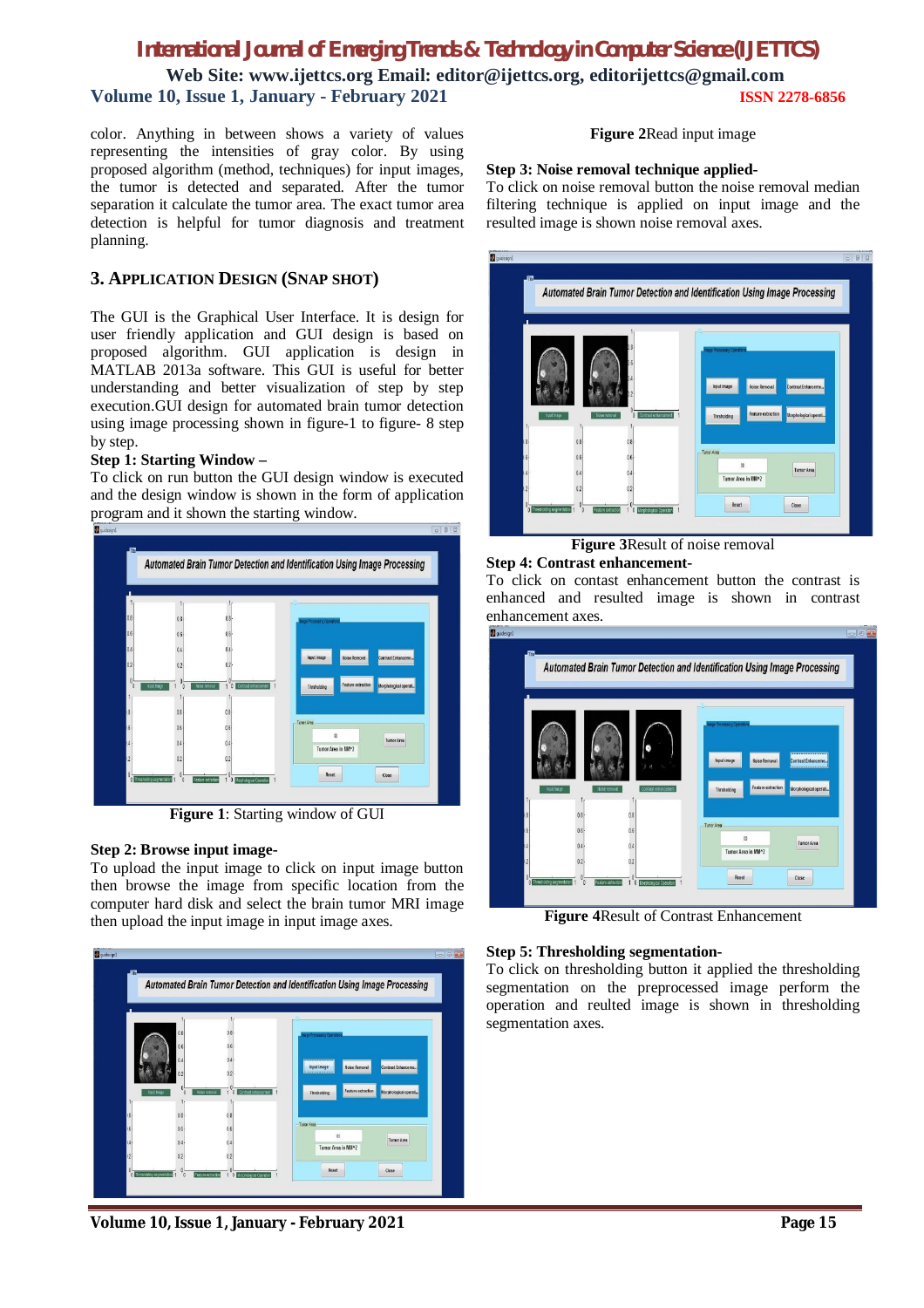# *International Journal of Emerging Trends & Technology in Computer Science (IJETTCS)*

**Web Site: www.ijettcs.org Email: editor@ijettcs.org, editorijettcs@gmail.com Volume 10, Issue 1, January - February 2021 ISSN 2278-6856**



**Figure 5**Result of Thresholding Segmentation

# **Step 6: Feature Extraction method is applied –**

To click on region props button it applied region props method for feature extraction. In feature extraction it separated the tumor area from the segmented image and separated tumor area is shown in region props axes.



**Figure 6**Result of Feature extraction

#### **Step 7: Morphological Operation is applied-**

To click on Morphological Operation button it applied the morphological operation on extracted tumor for enhance the shape of separated tumor. Then final resultant tumor is shown in morphological operation axes.



**Figure 7**Result of Morphological Operation

#### **Step 8: Tumor area calculation-**

To click on tumor area button it calculate the separated tumor area pixel then calculate the tumor area in millimeter square and the tumor area is shown in the textbox.

|             |               |                      | Automated Brain Tumor Detection and Identification Using Image Processing                     |                                              |
|-------------|---------------|----------------------|-----------------------------------------------------------------------------------------------|----------------------------------------------|
| insut Insoe | Noise removal | Contrast enhancement | age Processing Operation<br>Input image<br>Noise Removal<br>Feature extraction<br>Thrsholding | Contrast Enhanceme<br>Morphological operati. |
|             |               |                      | Tumor Area<br>7,24919<br>Tumor Area in MM^2                                                   | 1.1.1.1.1<br><b>Tumor Area</b><br>kamanan    |

**Figure 8**Result of Calculate tumor area

The proposed algorithm is tested on various brain tumor MRI images. Figure 1 to Figure 8 shows the process of tumor extraction from MRI images. Then the tumor portion of the MR image is visible, it shown in white color. This portion has the higher intensity than other region of the image. The above methods are successfully able to extract the brain tumor.

After to applying various methods of tumor separation from MRI brain images, it calculate the tumor affected area using tumor area calculation equation 4and tumor area shown in mm2. Same methods are applied for number of different MRI brain tumor images. Proposed algorithm is best suited for automated brain tumor detection and it gives good results as per the quality measurement and subjective knowledge.

# **4. TUMOR AREA CALCULATION**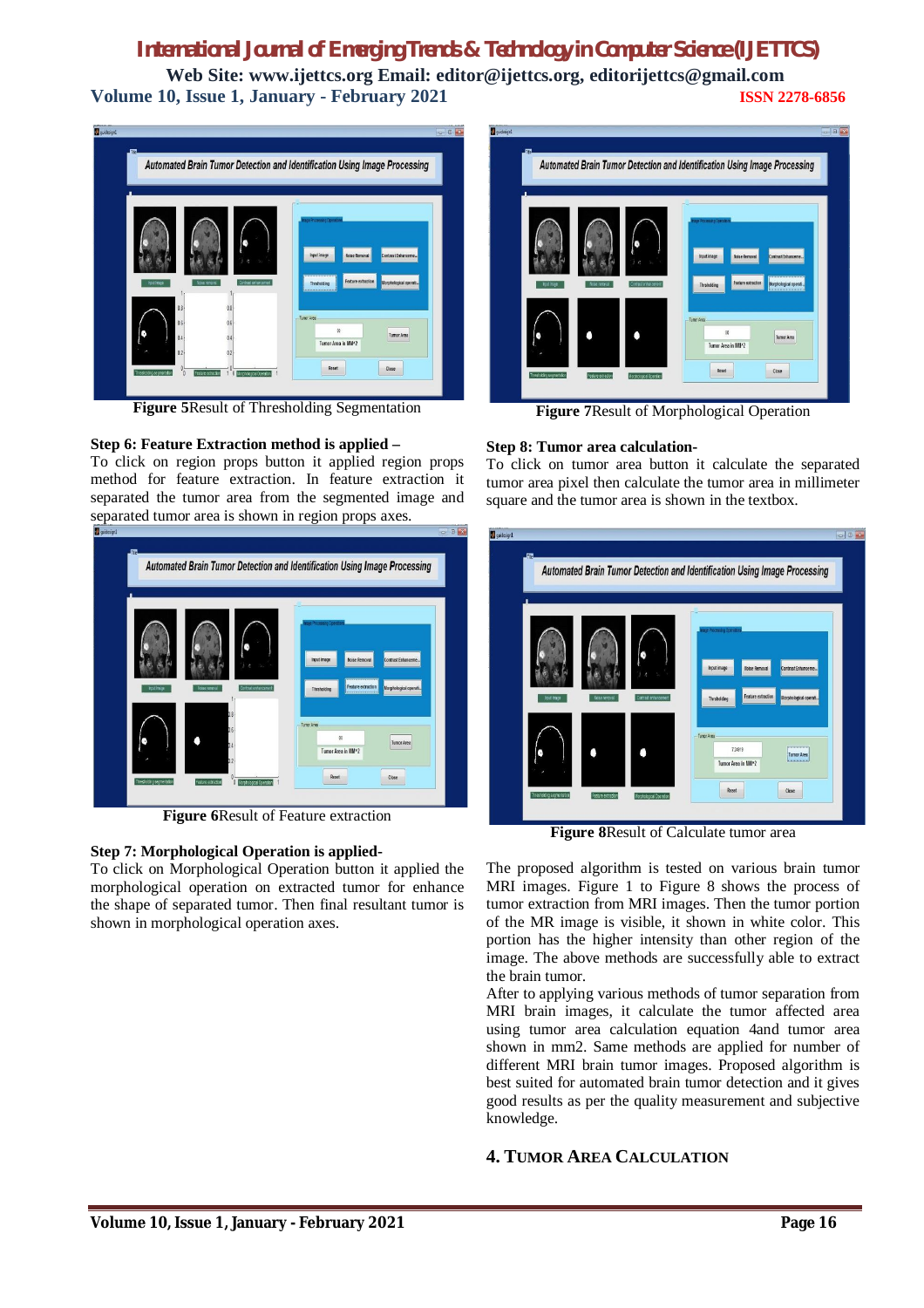# *International Journal of Emerging Trends & Technology in Computer Science (IJETTCS)*

Truth

**Web Site: www.ijettcs.org Email: editor@ijettcs.org, editorijettcs@gmail.com Volume 10, Issue 1, January - February 2021 ISSN 2278-6856**

After the successfully tumor area separation from MRI brain images. The tumor area is shown in white color then first calculate the white pixel in the tumor area.

The binary image can be represented as a summation of total number of white and black pixels

The dimension of each image is  $256 \times 256$  pixels Therefore; the pixel dimension is fixed to 1 mm  $\times$  1 mm. An image  $(I)$  is given by

 $I = \sum_{W=0}^{255} \sum_{H=0}^{255} [f(0) + f(1)] \dots \dots (1)$ Where,  $I=$  input image Pixels = Width (W) X Height (H) =  $256$  X  $256$ 

 $W = (0 - 255)$  represent the intensity of pixel from 0 to 255  $H=(0 - 255)$  represent the intensity of pixel from 0 to 255  $f(1)$  = white pixel (digit 1)  $f(0)$ = black pixel (digit 0) No\_ of\_ white pixel  $P = \sum_{W=0}^{255} \sum_{H=0}^{255} [f(1)]...$  (2) Where,  $P =$  number of white pixels (width\*height)  $1 \text{ Pixel} = 0.264 \text{ mm}$  ………. (3) The tumor area calculation formula is,

Size\_ of\_ tumor,  $S = [(\sqrt{P}) * 0.264]$ mm2………… (4) Where,

P= no-of white pixels

After finding the total number of white pixels by using equation (2) from the separated tumor region. Then calculate the tumor area using the equation (4) [1-3].

# **5. CLASSIFICATION**

Classification techniques is used to classify the images of the medical test. In the given test the disease is present or absent whether to check the test is accurate or fail. In the classification of the brain tumor MRI image is there are different parameter is used. In the medical field sensitivity and specificity are used to evaluate the clinical test. For detection of sensitivity and specificity the classification of test image is necessary. TP, FN, TN, FP parameters are used to classification of test image [6].

 $TP = True Positive: There will be some cases with the$ disease correctly classified as positive

 $FN$  = False Negative: some cases with the disease will be classified negative

 $TN = True$  Negative: some cases without the disease will be correctly classified as negative

 $FP = False Positive: some cases without the disease will be$ classified as positive.For this study total 134 images are used, for representation of classification and experimental results. Classification of disease present or disease absent shown in Table 4. It shows the classification of TP, FN, TN, FP.

#### **5.1. Sensitivity and Specificity**

Sensitivity and specificity are terms used to evaluate a clinical test. Sensitivity and specificity are used for classification of MRI images; whether tumor is present or not. In general, the higher the sensitivity, the lower the specificity, and vice versa. The sensitivity of a clinical test refers to the ability of the test to correctly identify those

Negative (False (True Test [number] Negative) negative) Results 3 3 **TDisease** TNon 119 **Disease** 15

Positive

[number]

Formula of Sensitivity, Specificity and Accuracy.

Sensitivity = 
$$
\frac{TP}{TP +}
$$
 (7)  
Specificity = 
$$
\frac{TN}{TN + FP}
$$
 [100 ...... (8)

$$
Accuracy = \frac{(TP + TN)}{(TP + FN + FP + TN)}
$$
 (9)

 Calculation of Sensitivity, specificity and accuracy equation 7, 8, and equation 9 are used respectively.

Sensitivity = 
$$
\frac{116}{116 + 3} \div 96
$$
  
Specificity = 
$$
\frac{3}{3 + 12} \div 100 = 20\%
$$

$$
Accuracy = \frac{(116 + 12)}{(116 + 3 + 12 + 3)}
$$

Sensitivity: probability that a test result will be positive when the disease is present.

Specificity: probability that a test result will be negative when the disease is not present [8].

After the classification of the MRI images, to analysis of TP, FN, FP, TN and calculate the sensitivity, specificity

patients with the disease. The specificity of a clinical test refers to the ability of the test to correctly identify those patients without the disease [7,8].By using the classification of brain tumor images, prepare the table 5 for analysis of sensitivity and specificity. In this table it shows the True positive, False Negative, False Positive, False Negative values as well as total number of images. To calculate the sensitivity, specificity and accuracy of the results by using the value of TP, FN, FP, TN form Table 1 is used. **Table 1** sensitivity and specificity analysis

**Disease** 

(True

Positive)

116

[number]

Non

Disease

[number] (False

Positive)

12

Total

**T**Test

Positive

128

Negative

6

Total

134

**T**Test

[number]